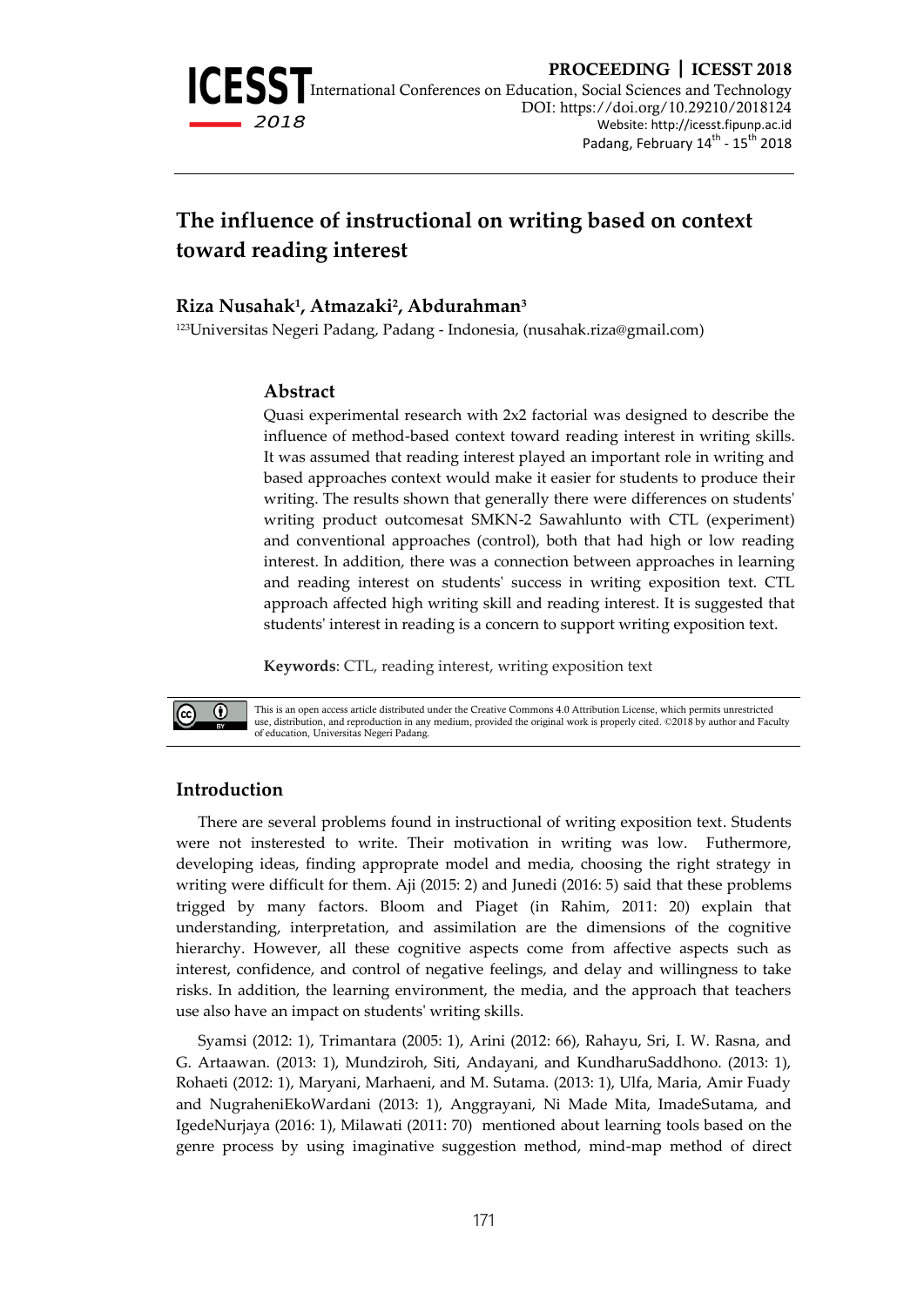object-oriented, contextual method, picture and picture method, collaborative technique, mind mapping strategy, peer-correction technique, modeling technique, and SAVI model that was proven to have a positive impact on the writing process. Similarly, Kosasih (2017: 109) stated that teacher-based learning or training model could be more effective and more systematic for learning because they didthe process directly based on the problems and real needs faced in the field.

Thus, this study was focused on four points. (1) Reading interest.Zurina (2013: 160) reading interest is important to improve the success of students at school and outside school. In line with previous opinion Janah (2014: 3) states that the skills of writing expository texts can be obtained from reading. The number of readings read is influenced by reading interest. (2) CTL approach. Nurhadi (2004: 4) stated that CTL approach is a unit of learning concept, the teacher presents real-world situations into the classroom and encourages students to make connections between their knowledge and application in life as family members and society. (3) Exposition text. Semi (2003: 35), the exposition is an essay that gives an explanation of things, events or events. The third thing is what makes this research different from previous research. CTL approach was used as a treatment in writing expository text that is moderated by reading interest and performed at SMKN 2 Sawahlunto. (4) SMKN 2 Sawahlunto was chosen because the majority of students were male and reading interest was also influenced by sex.

Therefore, the purposes of this research were to describe the difference of learning result of writing expository text that was taught by using CTL approach with students who was taught by using conventional approach at X grade of SMKN 2 Sawahlunto, to describe the difference of learning result of writing expositionstext of students interested in reading high taught using CTL approach with high reading students taught using conventional approach in students of X grade SMKN 2 Sawahlunto, to describe the difference of learning result in writing expositions text of students who has low reading interest at X grade of SMKN 2 Sawahlunto, to describe the interaction between the CTL approach and reading interest in writing expository text X grade of SMKN 2 Sawahlunto.

#### **Method**

This research was a quasi-experimental research that used factorial design 2x2(Sugiyono, 2010: 11 )andSugiyono, 2015: 113). This research was conducted in SMKN 2 Sawahlunto. The populations were the students of X grade at SMKN 2 Sawahluntoin 2016/2017academic year.Purposive sampling technique was used to get experiment class(33 students) and control class (34 students). This research had three variables, they were dependent variable (expository writing skill and moderator (interest reading), and independent variable (CTL approach).So, there are two types of research data, namely reading score of students' reading interest that was obtained from questionnaire and the score of students' exposition writing skill was obtained from performance writing test of expository text. These data were obtained by systematic research procedure that could be seen in the following chart 1.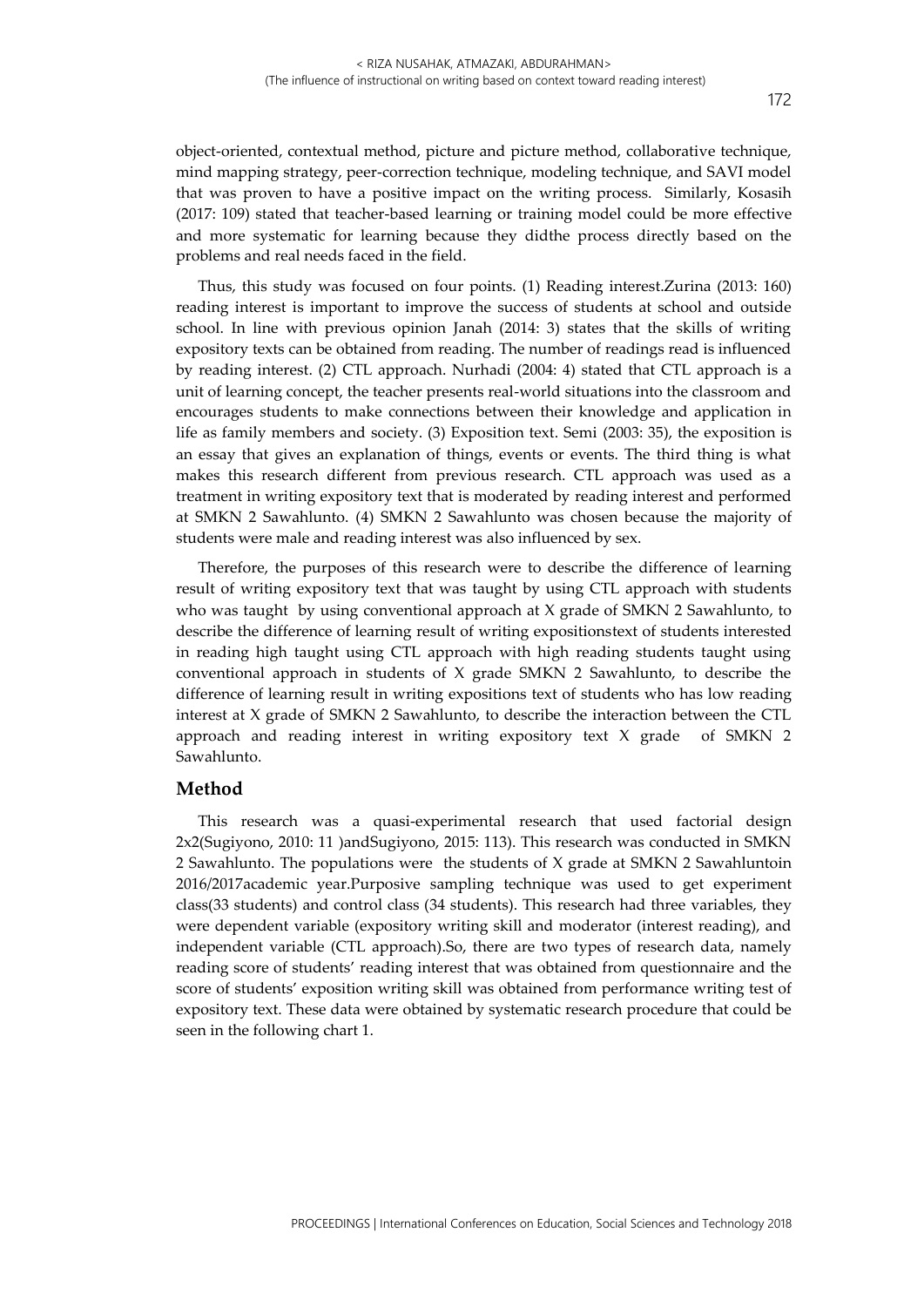

Picture 1 chart of research procedure

The data were analyze by reading, identifying, scoring, summing scores, parsing, and classifying high-reading students by attracting 27% of each group (Allen and Yen in Kumaidi, 1994: 9). While the results of students' performance tests were analyzed by reading, identifying, scoring, converting scores into values by equation formulas, transforming values to scale 10 (Nurgiyantoro in Abdurahman and Elia Ratna, 2003: 264). Furthermore, the data were analyzed by using statistical method, data normality test (Lilliefors), homogeneity test data (F test), hypothesis test (t test and ANAVA) (Sudjana, 2005: 249 and Riduwan, 2011: 185).

| No             | <b>Class</b> |              |         |             |      |              |              |         |             |      | Hyphothesis |                                                   | <b>PBM</b> |
|----------------|--------------|--------------|---------|-------------|------|--------------|--------------|---------|-------------|------|-------------|---------------------------------------------------|------------|
|                | Experiment   |              |         |             |      | Control      |              |         |             |      |             |                                                   |            |
|                | <b>Score</b> |              | Avarage | $\mathbf N$ | S    | <b>Score</b> |              | Avarage | $\mathbf N$ | S    |             |                                                   |            |
|                | T            | $\mathbb{R}$ | score   |             |      | T            | $\mathbb{R}$ | score   |             |      |             |                                                   |            |
| 1              | 96           | 66           | 66      | 84          | 33   | 91           | 64           | 64      | 78          | 34   | h1          | tcount3,37>ttabel<br>1,07                         | M          |
| $\overline{2}$ | 95           | 78           | 78      | 85          | 9    | 95           | 75           | 75      | 83          | 9    | h2          | tcount<br>8,78>ttabel 1,79                        | <b>MBT</b> |
| 3              | 68           | 50           | 60      | 9           | 7,84 | 65           | 43           | 50,6    | 9           | 7,23 | h3          | tcount10,4>ttabel<br>1,79                         | <b>MBR</b> |
| 4              |              |              |         |             |      |              |              |         |             |      | h4          | $F_{\text{count5,69}}$ > $F_{\text{table1 4.49}}$ |            |

#### **Results and Discussion**

The results will be described in Table 1Tabel

Note:

Q : Top rated

R : Lowest Value

PROCEEDINGS | International Conferences on Education, Social Sciences and Technology 2018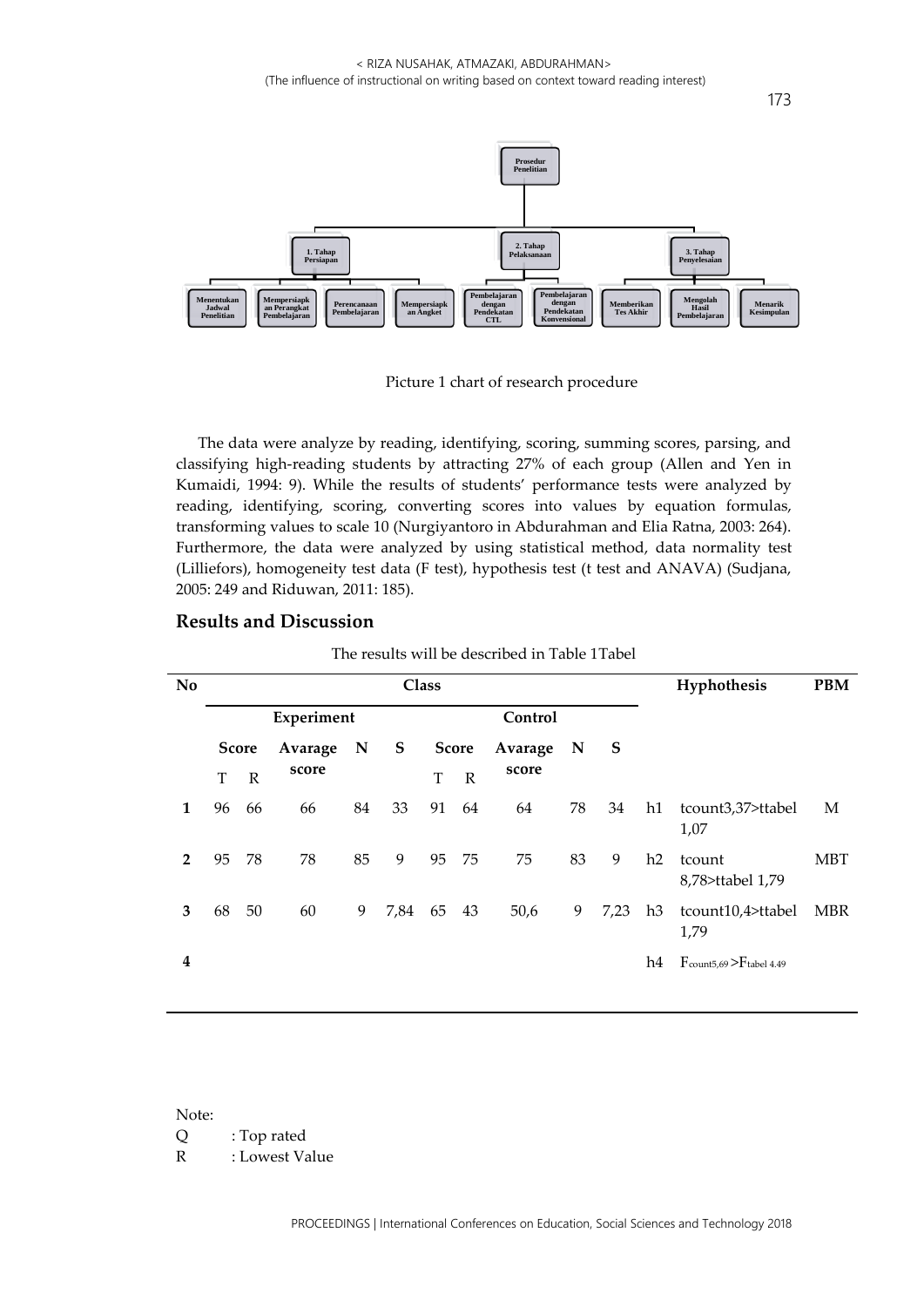| N   | : Number of Students        |
|-----|-----------------------------|
| -S  | : Standard Deviation        |
| M   | : Writing                   |
| MBT | : Write High Readiness Read |
| MBR | : Writing Low Read Interest |

Table 1 shown that there were differences in learning outcomes in writing expositions text of students who were taught by using CTL approach with students who were taught by using conventional approach at X grade SMKN 2 Sawahlunto. Aaron (2010: 70) states that CTL learning approach results in better mathematics learning achievement. In addition Andarani et al (2013: 1) stated that there was influence of CTL learning approach through flipchart media with video on learning achievement. Ariasta (2013: 1) stated that the CTL approach to the GI method results in better chemistry learning achievements. Furthermore, Widiyarto (2017: 1) "there were significant interest in reading and mastery of vocabulary jointly affect the writing skills exposition.

The use of CTL gave students the opportunity to discover the meaning and meaning of themselves in learning, and relating it to everyday life (Johnson, 2011: 301). Implementation of teaching and learning CTL allowed students to work alone and construct their own new knowledge and skills (Rusman, 2010: 192).

The data found about the reading interest that moderate students' writing skills turned out to have an impact on student learning outcomes SMKN 2 Sawahlunto. Janah (2014: 3) stated that the skills of writing expository texts could be obtained from reading. The number of readings read was influenced by reading interest. Previously Zurina (2013: 160) suggested reading interest was important to improve the success of students at school and outside school.

The impact of reading interest was shown by the result of learning skill of writing class at X garde of SMKN 2 Sawahlunto who taughtby using CTL approach. This caused students to use various vocabulary and able to think critically. Aceng (2016: 157) said that critical thinking skills and contextual learning models had a significant influence on argumentative writing skills not only forstudents who couldwrite based on the experience honestly. Richard (1981: 221) stated that Effective writing requires personal experience, honesty, and experience.

Thus, it could be concluded that either overall or even based on high reading interest there was a difference in learning outcomes in writing exposition text of students who were taught by using CTL approach with students who were taught by using conventional approach in students of class X SMKN 2 Sawahlunto.

This study also shown that there was relationship between CTL approach and reading interest towards the skill of writing expository text of Xgrade students at SMKN 2 Sawahlunto. Apparently the CTL approach had a positive effect on students who had high reading interest. This was also triggered by the individual nature of the student. Stepehn (2016: 1) individuals who had high reading interest were more intellectual, while students who are more interested in reading news, sports, and romance or sexuality were more conventional. Judging from the condition / state of the student's psyche, reading interest tends to be influenced by the state of the student's soul, whether in a happy, sad, or restless state. This feeling that sometimes triggers the low interest in reading students. Soeatminah (1991: 73-75) points out that if a person (especially children) who has an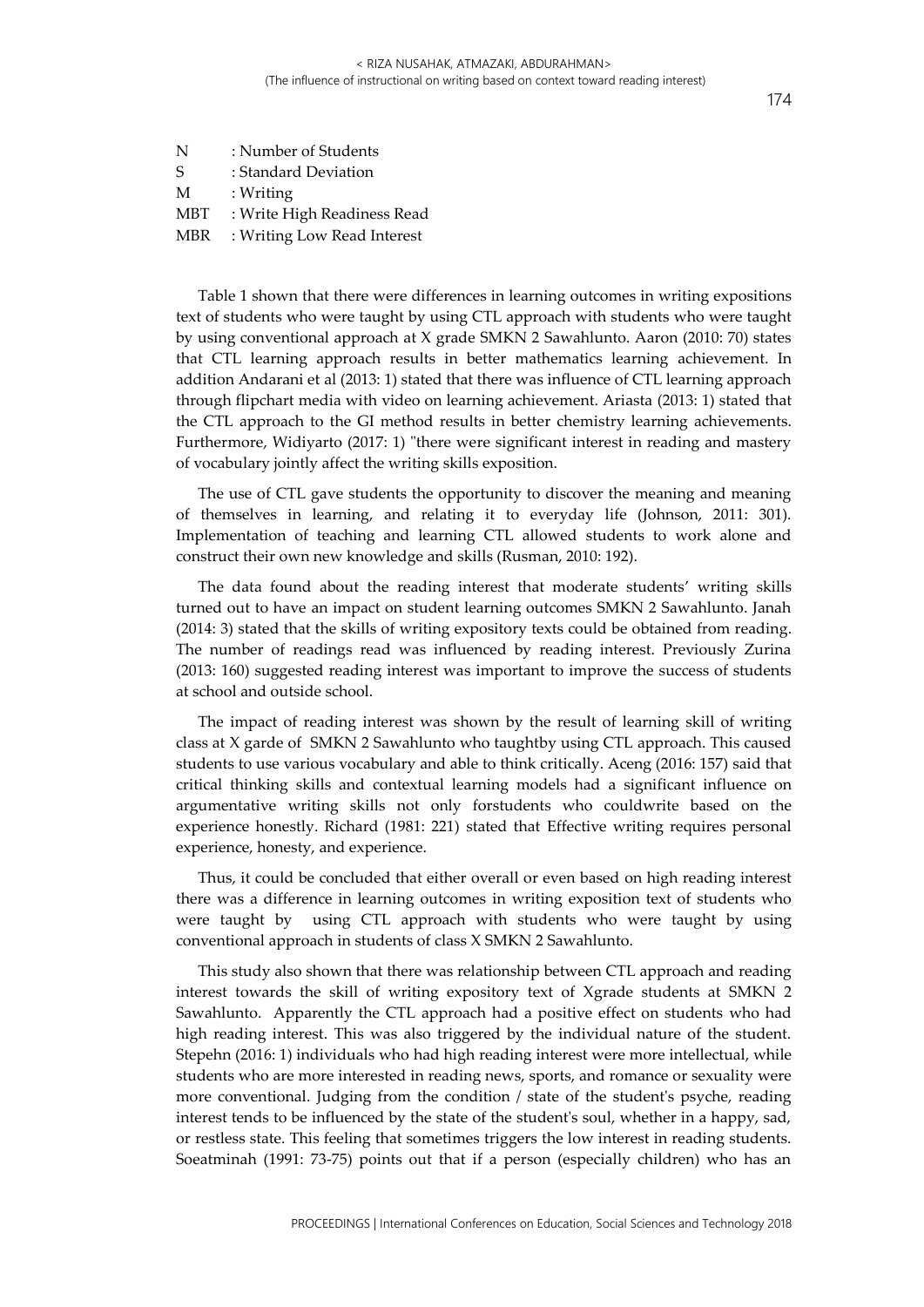interest in reading is in a state of restlessness, sad or confused, most people if in such circumstances his passion for reading will decrease / may disappear. Different if in a happy / happy state that person will be very eager to read.

Problems of low interest students could be overcome by increasing reading interest first. It could be done by using Glenn Doman method and kinesthetic learning style that has been proven to increase students' reading interest (Ahmad, 2017: 1 and Abduraby, 2014: 2). Not only from the students, should increasing students' reading insterest also be done on teachers. Barbaran (2013: 1) teacher's enthusiasm for reading had a considerable influence on reading interest and students' reading ability.Another step that could be done was to choose the right treatments to improve the learning outcomes of Syamsi students (2012: 1), Trimantara (2005: 1), Arini (2012: 66), Rahayu, Sri, I. W. Rasna, and G. Artaawan. (2013: 1), Mundziroh, Siti, Andayani, and KundharuSaddhono. (2013: 1), Rohaeti (2012: 1), Maryani, Marhaeni, and M. Sutama. (2013: 1), Ulfa, Maria, Amir Fuady and NugraheniEkoWardani (2013: 1), Anggrayani, Ni Made Mita, ImadeSutama, and IgedeNurjaya (2016: 1), Milawati (2011: 70) mentioned learning tools based on genre process, using imaginative suggestion method, direct object minded, mind map method, contextual method, picture and picture method, collaboration technique, mind mapping strategy, peer-correction technique, modeling technique, and SAVI model.

Thus, when there was influence of CTL approach and reading interest toward students' ability in writing expository text. It was necessary to select appropriate approaches, methods, models, strategies, and techniques in writing expository texts.

### **Conclusion**

Based on the results and discussion of this study, it can be concluded as follows. (1) There was difference ofstudents' learning achievementin writing exposition text taught using CTL approach andstudent taught using conventional approach at X grade at SMKN 2 Sawahlunto. (2) There was difference writing of result of expositional text of students who had high reading interest by using CTL approach and conventional approach at X grade at SMKN 2 Sawahlunto. (3) There was difference of writing result of expositional text of students who had low readinginterest by using CTL approach and conventional approach at X grade at SMKN 2 Sawahlunto(4) There was learning interaction between CTL approach and reading interest toward the expository writing skill of X grade students of SMKN 2 Sawahlunto.

Due to the interaction in learning, it is suggested to pay attention on the students' reading interest and further effort to increase students' reading interest. This can be done by facilitating good reading for students and good media of reading to foster students' interest in reading. Teachers can also look for alternative approaches, such as using the Discovery Learning Model.

This article was written as one of the requirements to meet some requirements to obtain Master of Education degree in Indonesia Language and Literature Education Program, State University of Padang. Therefore, thanks go to the mentors and contributors of the thesis who have helped to provide criticism, suggestions, or feedback. Furthermore, thanks go to reviewers who have read, corrected, and provided input this research article.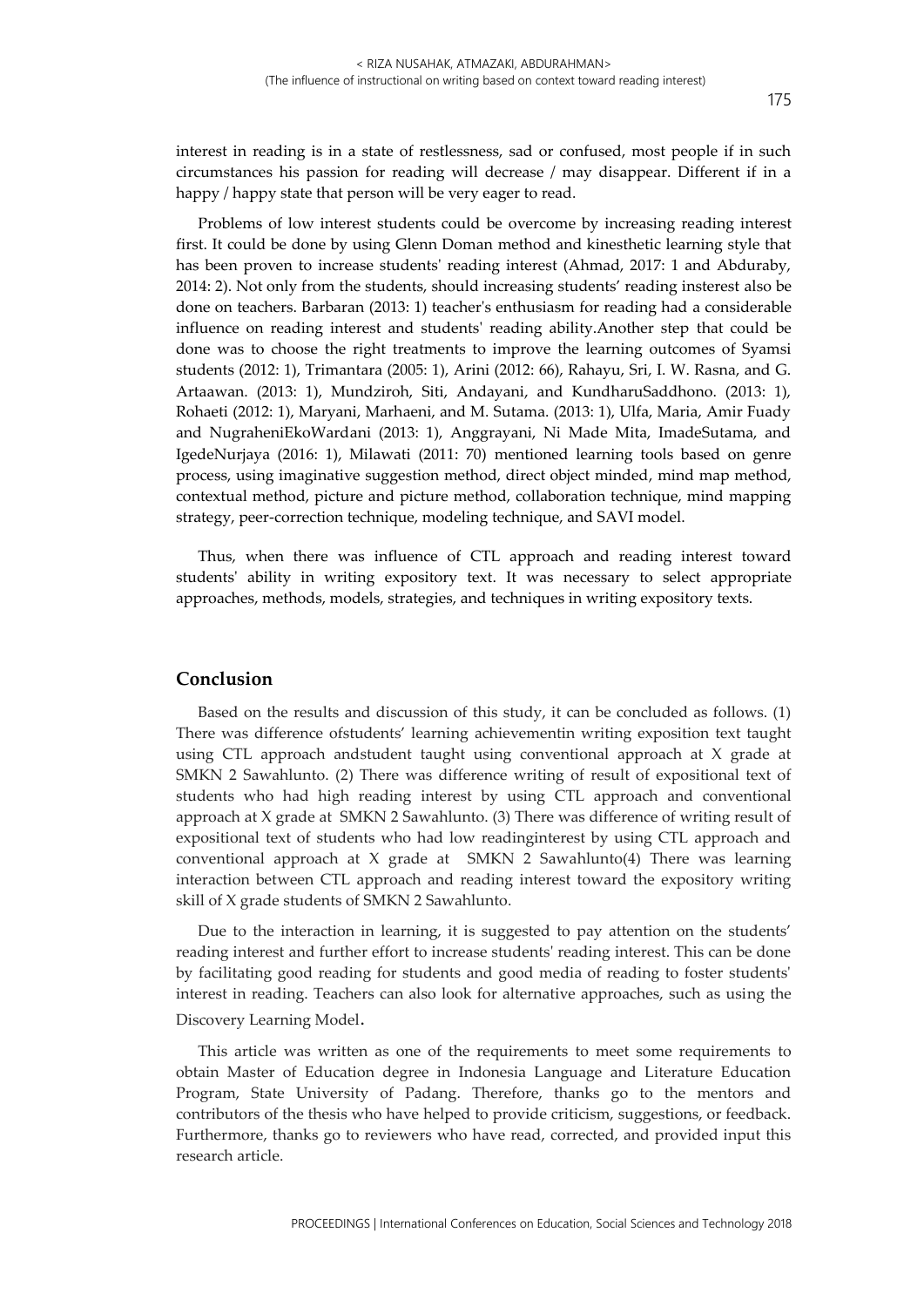### **References**

- Abdurahman & Elia Ratna. (2003). Evaluasi pembelajaran bahasa dan sastra Indonesia. *Bahan Ajar. Padang: UNP.*
- Aceng, H. (2016). Enhancing argumentative writing skill through contextual teaching and learning. *Jurnal ERIC.* Vol 11 no 16 p 1573—1578.
- Ahmad, F. (2017). *Meningkatkan minat membaca siswa sekolah dasar dengan metode glenndoman berbasis multimedia.* Jurnal Penelitian Pendidikan. Volume 27. Nomor 1.
- Aji, A. R. B. (2015). Peningkatan keterampilan menulis eksposisi melalui Model pembelajaran member dan menerima pada siswa kelas VII E SMP Negeri 5 Wates Kabupaten Kulon Progo DIY Skripsi. Yogyakarta: Universitas Negeri Yogyakarta.
- Alduraby, H. (2014). "*Using the branching story approach to motivate students' Interest in reading*." *International Electronic Journal of Elementary Education*, 6(3), 463-478.
- Andarini, t. M Masykuri & Suciati Sudarisman. (2013) "Pembelajaran Biologi menggunakan pendekatan CTL (Contextual Teaching and Learning) melalui media *flipchart* dan video ditinjau dari kemampuan verbal dan gaya belajar." *Jurnal Bioedukasi.* Volume 6. Nomor 2. Halaman 102—119.
- Anggrayani, Ni M, Imade Sutama, & Igede Nurjaya. (2015). " Penerapan Teknik pemodelan dalam pembelajaran menulis cerpen pada siswa kelas VII K SMP Negeri 1 Negara." *E jurnal Pendidikan Bahasa dan Sastra Indonesia Universitas Pendidikan Ganesha.* Vol 5 No 3.
- Arini, N W. (2012). "Implementasi metode peta pikiran berbantuan objek langsung untuk meningkatkan keterampilan menulis deskripsi." *Jurnal Pendidikandan Pengajaran.*  Jilid 45 No 1 hal 66—74.
- Barbaran, JC. (2013). Evaluating the relationship between tacher credential student's ability to read and thire interest reading. *Dissertation.* California: Univercity Nolth Central.
- Janah , N. M. (2014). Hubungan minat baca dan penguasaan kosakata dengan kemampuan menulis teks eksposisi pada Siswa kelas X SMA Negeri Sekabupaten Bantul. *Skripsi.* Yogyakarta: Universitas Negeri Yogyakarta.
- Johnson, E B. (2011). *CTL* (*Contextual Teaching and Learning*). Bandung: Kaifa.
- Kosasih, E. (2017) "Efektifitas penerapan model pembelajaran berbasis proyek dalam pengembangan kualifikasi akademik dan kompetensi guru." *Lingua* XIII (2).
- Kumaidi. (1994). Studi analitik terhadap karakteristik internal dari ujian seleksi masuk keperguruan tinggi. *Makalah*. Jakarta :Balitbang
- Maryani, N. W, A. A. I. N Marhaeni, dan M. Sutama. (2013). "Pengaruh Implementasi strategi Mind Mapping terhadap prestasi belajar menulis kreatif ditinjau dari kreativitas siswa." *E Jurnal Program Pascasarjana Universitas Pendidikan Ganesha Jurusan Pendidikan Dasar.* Vol 3.
- Milawati, T (2011). Peningkatan kemampuan anak memahami drama dan menulis teks drama melalui model pembelajaran somatic auditori visual intelektual (SAVI). *Jurnal edisi khusus*. No. 2.
- Nurhadi. (2004). *Pendekatan contactual (contactual teaching and learning)*. Jakarta: Departemen Pendidikan Nasional.
- Rahayau, S, I. W. Rasna, dan G. Artaawan. (2013). "Penerapan model Pembelajaran kontekstual dalam pembelajaran menulis pada siswa kelas XII SMKN 1 Denpasar."